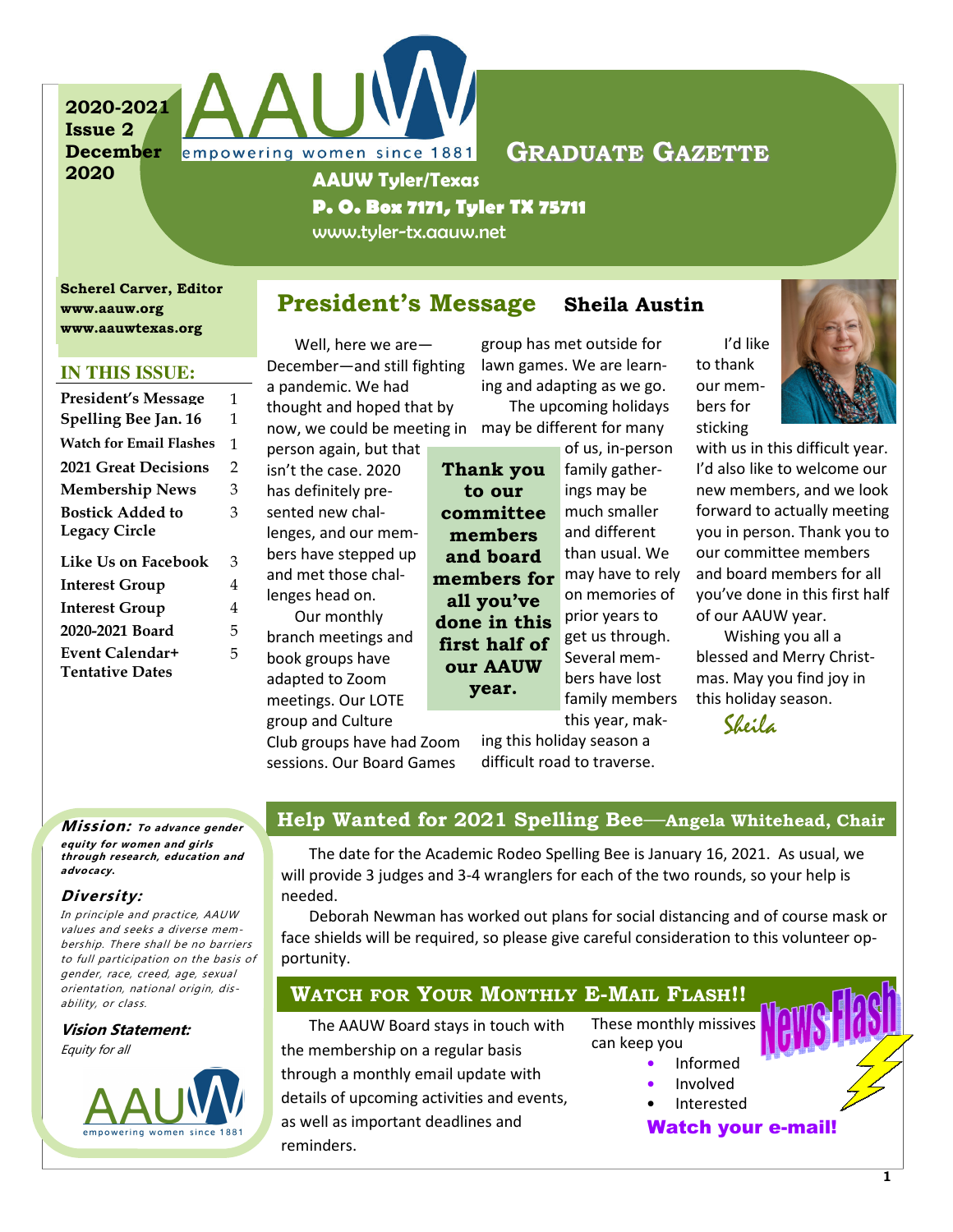# GREAT DECISIONS TOPICS 2021—BEGIN ONLINE THURSDAY, JANUARY 7

Great Decisions Foreign Policy series is scheduled to begin Thursday, January 7, at noon is recruiting speakers from throughout with a virtual format. Sponsored by Tyler AAUW, the League of Women Voters, and the Tyler Public Library, the program will again feature speakers with expertise on the eight study topics shown below.

# Dr. Jeffrey Crean of Tyler Junior College Texas, an opportunity made possible because of the virtual platform.

Briefing books will be available at the Tyler Public Library as usual.



### Global supply chains and national security

The shutdown of global supply chains due to the Covid-19 pandemic brought to the fore an issue with the high level of global economic interdependence: what happens when one country is the main source for an item, say face masks, and then can no longer supply the item? Countries suddenly unable to meet the demand for certain supplies are faced with growing calls for economic nationalism. What are some of the lasting effects that the pandemic could have on global supply chains and trade? How would this affect national security?

#### Persian Gulf security issues

The Persian Gulf remains tense as the rivalry between the regional powers of Saudi Arabia and Iran continues. Tensions escalated in early 2020 as the United States began to intervene in the Gulf, launching an airstrike that killed two Iranian military commanders. What are the historical influences that have led to these tensions? What role, if any, should the United States play? Is using military force a viable foreign policy option for 2021 and beyond?

#### Brexit and the European Union

With the "Brexit transition period" coming to an end this year, the United Kingdom will formally leave the European Union at the start of 2021. With negotiations between the two entities continuing to stall, what does the future of Europe and the UK look like? Will the UK survive a possible Scottish vote to leave? Who will step up and take command of Europe now that Angela Merkel is out of the spot-international pandemics? What can be done to improve light?

#### Struggles over the melting Arctic

U.S. President Donald Trump left many scratching their heads when it was rumored that he was looking to purchase the large island nation of Greenland from Denmark. While any potential deal seems highly unlikely, the event shows the changing opinion within the U.S. government toward engagement with the Arctic region. Because of climate change, large sheets of arctic ice are melting, exposing vast stores of natural gas and oil. With Russia and China already miles ahead with their Arctic strategies, can the U.S. catch up?

### China's role in Africa

The Covid-19 crisis has put a mas-

sive strain on what was growing a positive economic and political relationship between China and the continent of Africa. As Chinese President Xi Jinping's centerpiece "Belt and Road initiative" continues to expand Chinese power, the response to the spread of Covid-19, as well as the African government's growing debt to China, has seen pushback. What are some of the growing economic and political issues between China and Africa?

#### The Korean Peninsula

The Korean Peninsula is facing a defining era. Attempts by South Korean President Moon Jae-in and U.S. President Donald Trump to repair the rift between North and South have lost any momentum as Pyongyang continues to test long-range missiles for its nuclear weapons program. As the rift between the U.S. and China grows further, South Korea may end up in the middle of the two superpowers. What does the future hold for the U.S. relationship with the ROK?

#### Roles of international organizations in a global pandemic

The Covid-19 pandemic has thrust the World Health Organization (WHO) into the limelight, for better and for worse. While some of the Trump administration's criticism of the organization is unfair, the response to the early stages of the pandemic left many experts wanting more from the WHO. What is the WHO's role in responding to the WHO's response to future global health crises?

#### The end of globalization

As the United States enters another election season, the merits and drawbacks of globalization are again being debated by the presidential candidates. With the passing of the Brexit vote and Donald Trump's America First doctrine, protectionist policies have become more prevalent, challenging globalization. What is globalization and how will it be affected by protectionist trade policies? How will the United States and the world be affected by such policies? Is globalization really at an end, or in need of a refresh?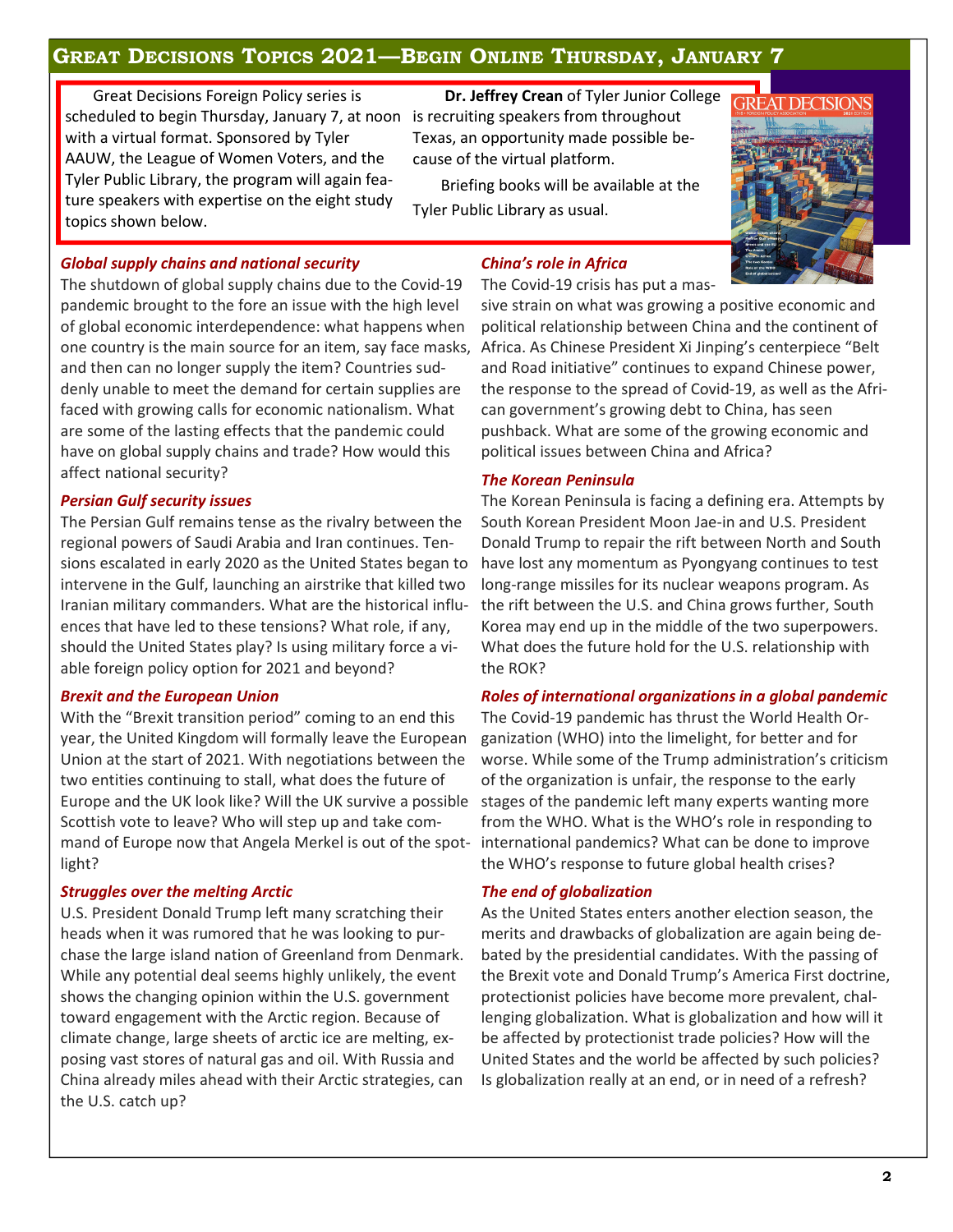# MEMBERSHIP NEWS—ANDIE RATHBONE, MEMBERSHIP VP

### Dues Reminder

Membership dues are due now. Please pay as soon as possible so you will be included in the 2020-21 directory.



Please send your check for \$92.00 to Diane Kavanaugh, 1817 Sybil Lane, Tyler 75703-1634 Checks should be made to:

# AAUW-Tyler

To pay online:

- Log into www.aauw.org using your member ID.
- At the bottom of the screen, select Member Tools.
- Select Member Services Database.
- On the left, click on Renew My Membership and follow the directions there. If you don't know your member ID,

contact:

Andie Rathbone Membership VP Andie.rathbone.66@gmail.com



check your information in the current directory

## New Directory

All members should have received by mail new 2020-2021 member directories If you find any corrections in the 2020- 2021 directory, please advise Jeanne Henderson, Year Book Chair Jeanne@jimhenderson.com

## MEET NEW MEMBERS

Branch membership currently stands at 66 and we would like to wel-

come four new members to the branch: Laura Eaves Perry Flowers Wanda Miles Soo-ah Park

Let's make it a goal in the coming year to ask at least one friend to join our branch.

We will be featuring more about these

members in a forthcoming newsletter. We also would like to thank Vanessa Bostick for recruiting three of these new members. The best way to add members to our branch is to ask our friends, co-workers and fellow volunteers in other organizations to join.

### Add these to your directory

| <b>Perry Flowers</b> | <b>Wanda Miles</b>    |
|----------------------|-----------------------|
| 3701 Woods Blvd      | 4909 Hwy 175E         |
| Tyler, TX 75707      | Athens, TX 75752      |
| (903)-312-6888       | $(903)$ -780-6589 BA, |
| perryflowers@        | Letourneau Univer-    |
| att.net              | sity                  |

Scherel Carver primary phone 903-581+-1391 Delete other 245 number

# AAUW Legacy Circle Welcomes New Member



The AAUW Legacy Circle recently welcomed its third Tyler branch member. Vanessa Bostick joins Carol Cushman and Jackie

Littleton in including AAUW in her join the Legacy Circle. Adding estate plans.

serving as president-elect. She is senior pastor of Open Arms Christian Church in Whitehouse.

There are a number of ways to Mexico, and Louisiana.

Vanessa is a past vice president the ways. Detailed information is of the Tyler branch and is currently available on the aauw.org website AAUW to your will is only one of (see Membership) or you may contact Jackie Littleton, national Legacy Circle liaison for Texas, New

# Like us on **facebook**

We encourage our members

who are on Facebook to like our page. You learn about upcoming events and are able to RSVP directly on Facebook. Groups and organizations are turning to

social media to reach out to members and potential members. The best way to do this is for our mem-

bers to share our posts and invite friends to our events.

AAUW FACEBOOK PAGE & WEBSITE

# Like us on facebook!

To find our page, put AAUW Tyler Branch in the Facebook search bar.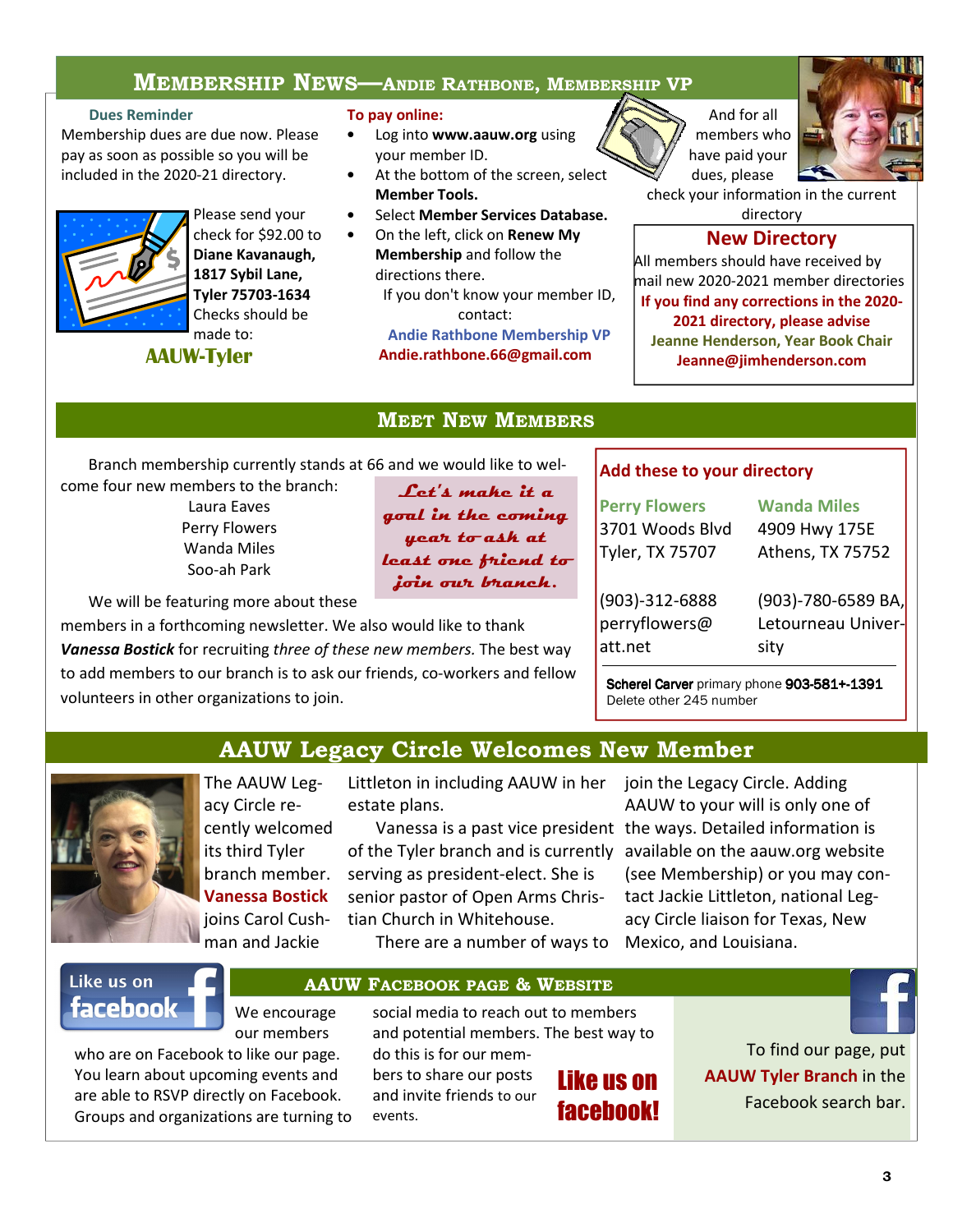# 2020-2021 AAUW Interest Groups

nterest groups form the heart of AAUW, where lasting friendships are built and nurtured. Choose groups that suit your schedule and match your favorite pasttimes. Non-members are invited to participate in branch interest groups. Those who are eligible for membership may attend twice before joining the branch. Those who are not eligible for membership may attend indefinitely by paying branch dues

| <b>Interest Group</b>          | Chair            | <b>Meeting Time</b>                | <b>Contact Info</b>         |
|--------------------------------|------------------|------------------------------------|-----------------------------|
| Daytime Book Group             | Andie Rathbone   | 4 <sup>th</sup> Wednesday, 1:30 pm | Andie.rathbone.66@gmail.com |
| <b>Evening Book Group</b>      | Sue Lander       | 3 <sup>rd</sup> Thursday, 7pm      | soonersue@sbcglobal.net     |
| LOTE "Ladies of the Evening"   | Andie Rathbone   | 2nd Monday, 6:00 pm                | Andie.rathbone.66@gmail.com |
| Mah Jongg, Civic Participation | Jeanne Henderson | Times and Dates Vary               | Jeanne@jimhenderson.com     |
| <b>Board Games</b>             | Mary Lynn Smith  | 2nd Tues every other month         | 4smiths@suddenlink.net      |
| Culture Club                   | Sheila Austin    | Varies                             | sjaustin64@gmail.com        |

# JOIN A BOOK INTEREST GROUP—DAY OR EVENING

Here are the interesting books the two Book Interest Groups have selected to read during 2020-2021. To receive a list of meeting places,

contact Andie Rathbone or Sue Lander at email listed above.

#### DAYTIME BOOK GROUP—4th Wed 1:30 pm

|             |                               | <b>Title Author</b>               |
|-------------|-------------------------------|-----------------------------------|
| December 16 | The Yellow House Sarah Broom  |                                   |
| January 27  |                               | <b>TransAtlantic Colum McCann</b> |
| February 24 | The Dutch House Ann Patchett  |                                   |
| March 24    | <b>Clock Dance Anne Tyler</b> |                                   |
| April 28    | Book Selection for 2021-2022  |                                   |
| May 26      |                               | Lumet: A Life Maura Speigel       |
|             |                               |                                   |

|           | <b>EVENING BOOK GROUP</b>                                                                        | 3rd Thurs 7 pm             |
|-----------|--------------------------------------------------------------------------------------------------|----------------------------|
| Date      |                                                                                                  | <b>Title Author</b>        |
| Dec 17    | Things I Overheard While Talking to Alan Alda<br><b>Myself</b>                                   |                            |
| Jan 21    | The Wolves of Andover Kathleen Kent                                                              |                            |
| Feb 18    | White Fragility: Why It's So Hard for Robin DiAngelo<br><b>White People to Talk About Racism</b> |                            |
| March 18  | Daughter of a Daughter of a Queen Sarah Bird                                                     |                            |
| April 15  | The Giver of Stars Jojo Moyes                                                                    |                            |
| May 20    | Bangkok Wakes to Rain Pitchaya Sudbanthad                                                        |                            |
| June 17   | The Other Americans Laila Lalami                                                                 |                            |
| July 15   |                                                                                                  | Unorthodox Deborah Feldman |
| August 19 | The Book of Longings Sue Monk Kidd                                                               |                            |
|           |                                                                                                  |                            |

## Board Games Interest Group—Mary Lynn Smith

Players were able to move outdoors to Bergfeld



Park for lawn games and picnic dinners while the weather was warm. Now that cooler temperatures and earlier sunsets are here, we will have to play it by ear.

There will be no meeting in December. Contact Mary Lynn Smith at 4smiths@suddenlink.net if you

### are interested in the group. She will let the group know what's what.

### Game on! Next Game: 2021

Board Games 2nd Tuesday every other month 6:30 pm TBA

Contact Mary Lynn Smith for more information. 903-571-2926 or 4smiths@suddenlink.net

# LOTE **LADIES OF THE EVENING (LOTE) TO ZOOM WITH FRIENDS**

2nd MONDAY 6:00 pm See you online!

The next date for LOTE is Monday, December 14. Unfortunately, at this time it doesn't look like we'll be able to meet in

person because of Covid19. We plan to hold a virtual Christmas Cocktail hour via Zoom at 6:00 that evening so that we can at least enjoy each other's company via the web, talk about what restaurants we'd like to go

to once things calm down with the disease, and come up with a plan for going forward.

Look for an email reminder with a **Zoom link** prior to that date. This year has been a challenge, but with a little creativity we can still get together (one way or another) and have some fun.

LOTE, or "Ladies of the Evening" Interest Group generally meets for a casual meal once each month at a

different local restaurant. All AAUW members are welcome to join the fun.

Dates for the Year 2020 Dec 14 2021 Jan 11, Feb 8, Mar 8, Apr 12, May 10

Contact

andie.rathbone.66@gmail.com and she will add you to the contact list.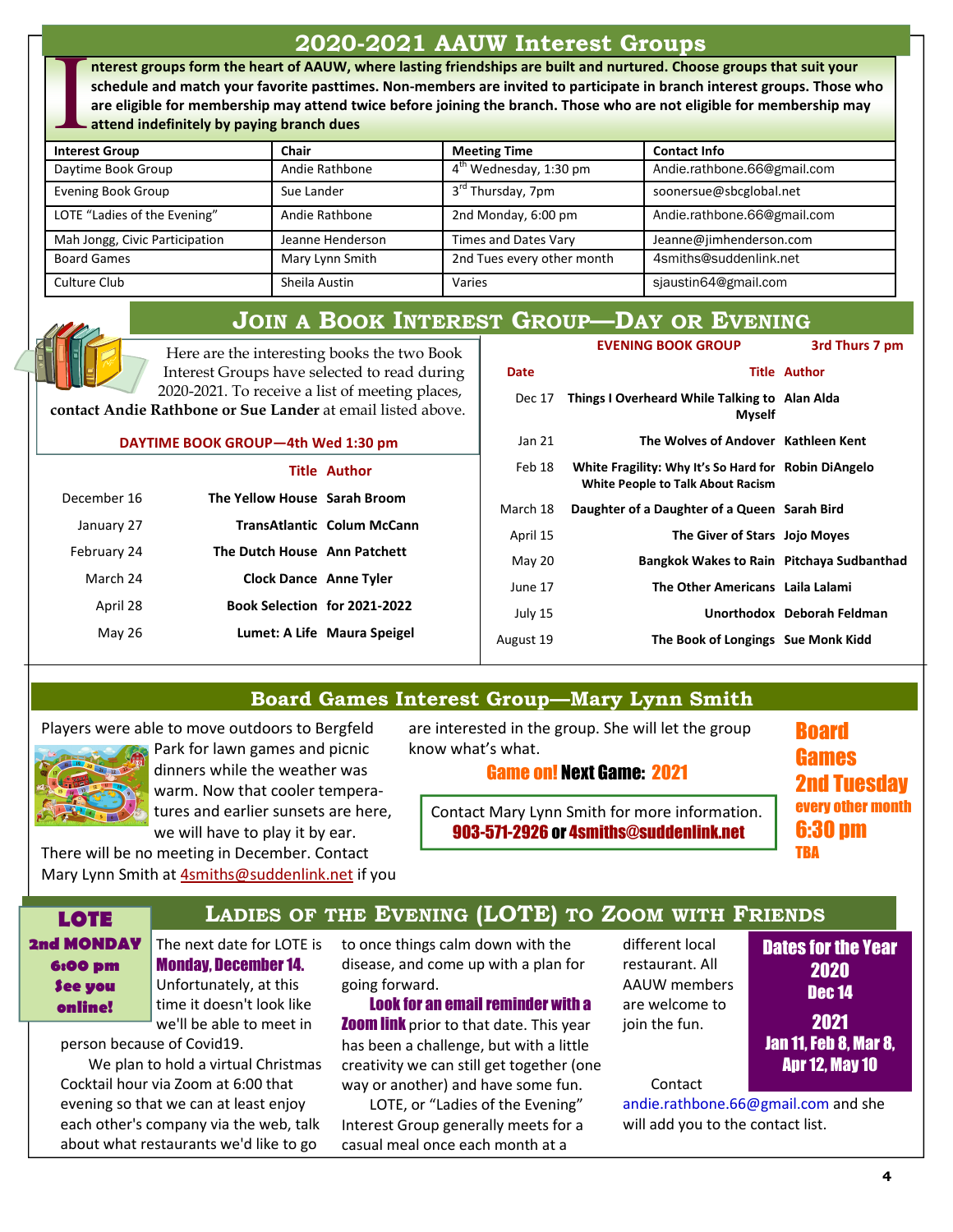# 2020-2021 Board of Directors

Your 2020-2021 Board of Directors are at work making plans and representing you in the community. Contact information and responsibilities are included in the chart below. Do not hesitate to contact your board if you have a question or want to become involved in a specific project or committee.

| <b>Elected Officers</b><br><b>*Executive Committee</b> |                       |                                 |              |  |  |
|--------------------------------------------------------|-----------------------|---------------------------------|--------------|--|--|
|                                                        |                       |                                 |              |  |  |
| President*                                             | Sheila Austin         | sjaustin64@gmail.com            | 903-574-1569 |  |  |
| President-Elect*                                       | Vanessa Bostick       | revvlb0316@gmail.com            | 903-312-1589 |  |  |
| Program VP*                                            | Verle Ellis           | VerleEllis@gmail.com            | 903-939-2062 |  |  |
| Membership VP*                                         | Andie Rathbone        | Andie.rathbone.66@gmail.com     | 903-312-5118 |  |  |
| Finance Officer*                                       | Diane Kavanaugh       | dianeraby@att.net               | 903-581-2524 |  |  |
| Secretary/Parliamentarian*                             | Susan Garrison        | Sgarrison09@gmail.com           | 903-245-9011 |  |  |
|                                                        | <b>Standing</b>       | <b>Committee Chairs</b>         |              |  |  |
| <b>AAUW Funds</b>                                      | Jackie Littleton      | jackielit@hotmail.com           | 903-534-4677 |  |  |
| Scholarships                                           | Sandy Houston         | statsped@gmail.com              | 214-934-8657 |  |  |
|                                                        | <b>Appointed</b>      | <b>Chairs</b>                   |              |  |  |
| <b>Historian</b>                                       | Open                  |                                 |              |  |  |
| Newsletter                                             | <b>Scherel Carver</b> | eddiecrvr@aol.com               | 903-245-1269 |  |  |
| Directory                                              | Jeanne Henderson      | jeanne@jimhenderson.com         | 903-520-4311 |  |  |
| Publicity                                              | Vanessa Bostick       | revvlb0316@gmail.com            | 903-312-1589 |  |  |
| Webmaster/Social Media                                 | Sheila Austin         | sjaustin64@gmail.com            | 903-534-4953 |  |  |
| <b>Project Chairs</b><br>& Fundraising Chairs          |                       |                                 |              |  |  |
| Academic Rodeo                                         | Angie Whitehead       | awhitehead@murraysecurities.com | 903 316-8050 |  |  |
| <b>Great Decisions</b>                                 | Jackie Littleton      | jackielit@hotmail.com           | 903-534-4677 |  |  |
| <b>Book Sale</b>                                       | Zoe Emerson           | Zoe.emerson@irco.com            | 903 245-6523 |  |  |
| <b>Games Day/Silent Auction</b>                        | Jeanne Henderson      | jeanne@jimhenderson.com         | 903-534-6563 |  |  |
| <b>STEM Event</b>                                      | Debbie Taylor         | daldebtaylor@suddenlink.net     | 903-787-8328 |  |  |

#### December—January Events and Tentative Future Dates 2020 2021

### December 8

Board Games Interest Group, 6:30 p.m. Contact Mary Lynn Smith @ 4smiths@suddenlink.net

### December 14

LOTE Zoom meeting, Christmas Cocktails. Link to be sent by Andie Rathbone.

**December 15** Branch Christmas Party by Zoom. contact Verle for details, verleellis@gmail.com

**December 16** Daytime Book Group, 1:30 p.m. Daytime Book Group, The Yellow House, by Sarah Broom. Link to be sent by Andie Rathbone.

**December 17** Evening Book Club, 7 p.m. Things I Overheard While Talking to Myself, by Alan Alda. Contact Sue Lander, soonersue@sbcglobal.net

### December 20

Board Meeting, 4:00 p.m., Zoom, contact Sheila for link.

### January—February TBA

Great Decisions Foreign Policy Discussions-

### January 16

Academic Rodeo Spelling Bee—ET State Fair Grounds. Contact Angela Whitehead,

### February TBA

STEM Like a Girl TBA—Discovery Science Place March 1

# Deadline for 2021 Scholarship Applications

### April TBA

AAUW Annual Business Meeting & Scholarship Awards May TBA

Salad Supper & Installation of Officers